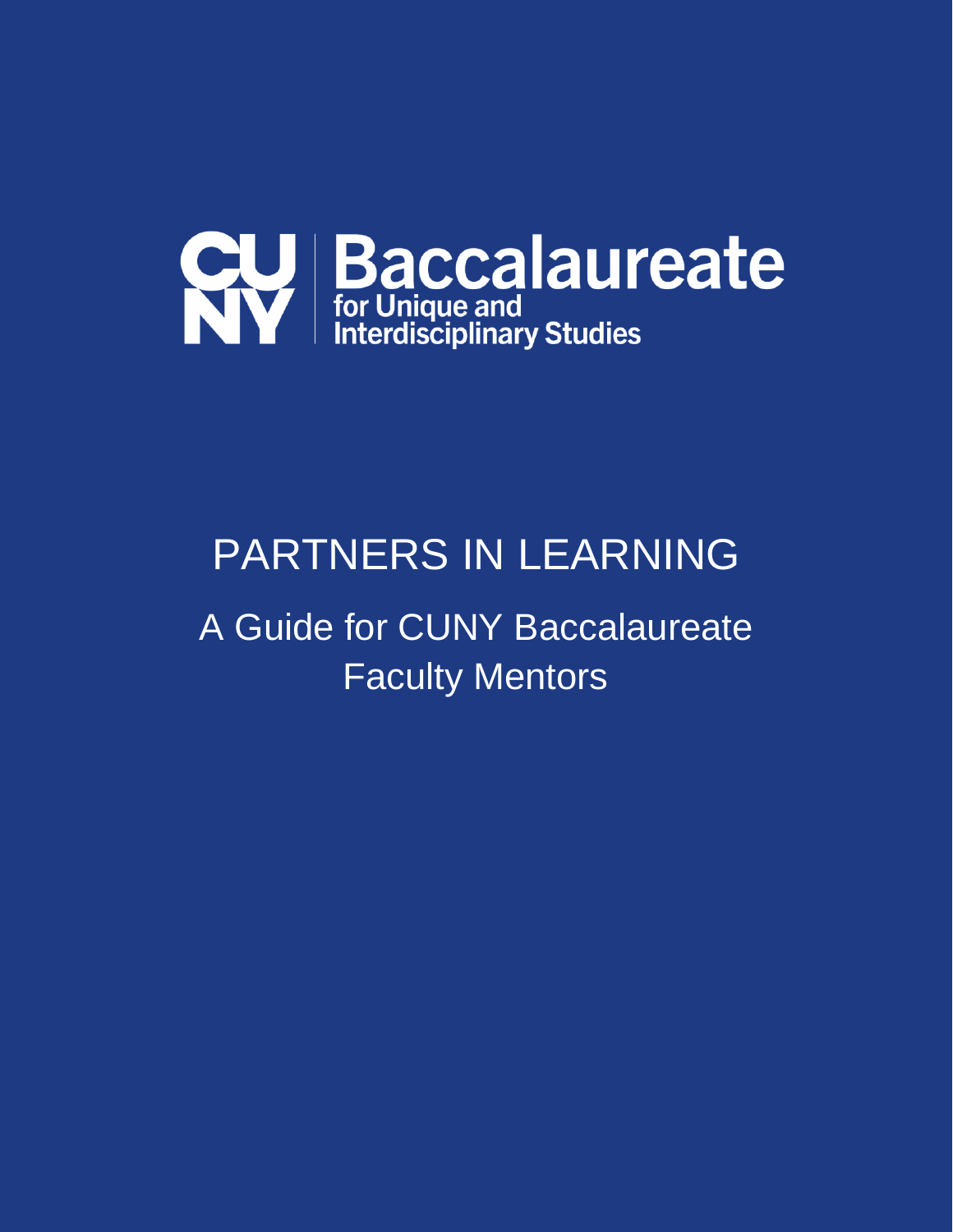## A Message from the Academic Director

Dear Colleagues,

Faculty mentorship in CUNY BA is an opportunity to develop rich and enduring intellectual relationships with creative, motivated, and self-directed students, who apply their wide range of interests toward interdisciplinary academic and professional pursuits. We hope that you will find your experience working with our students as fruitful and energizing as we do.

This guide explains your role as a Faculty Mentor in developing, with your mentee, a rigorous, coherent course of study for the student's individualized area(s) of concentration. It also includes, as general information, an overview of the academic structure of CUNY BA as well as information about student opportunities and resources, which you may find of interest.

We are pleased to have you as our partner and look forward to working with you in support of our students.

Sincerely,

Aure Com

Teresa Curmi, Ph.D. Interim Academic Director CUNY Baccalaureate for Unique and Interdisciplinary Studies 212.817.8222 | teresa.curmi27@cunyba.cuny.edu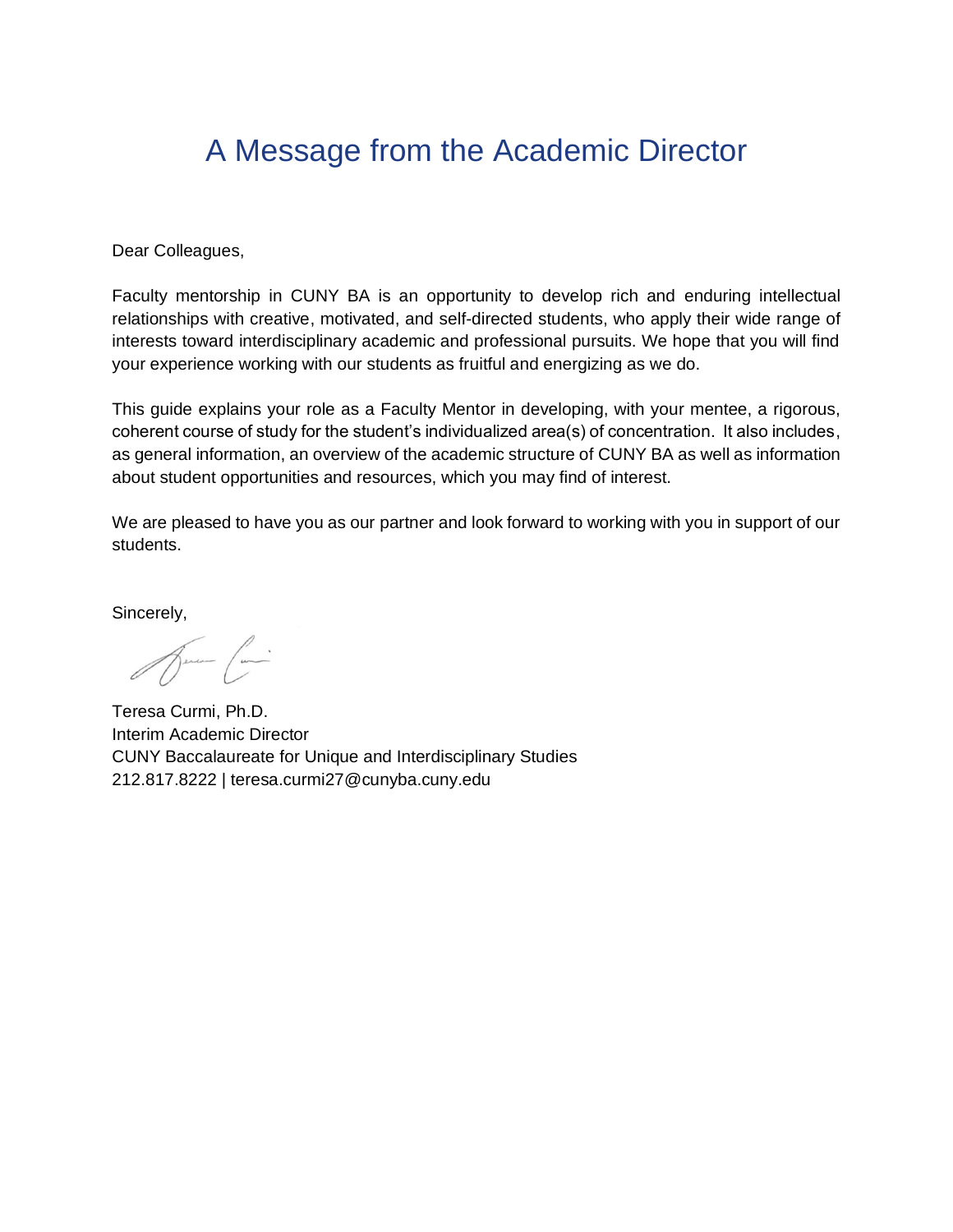## **Table of Contents**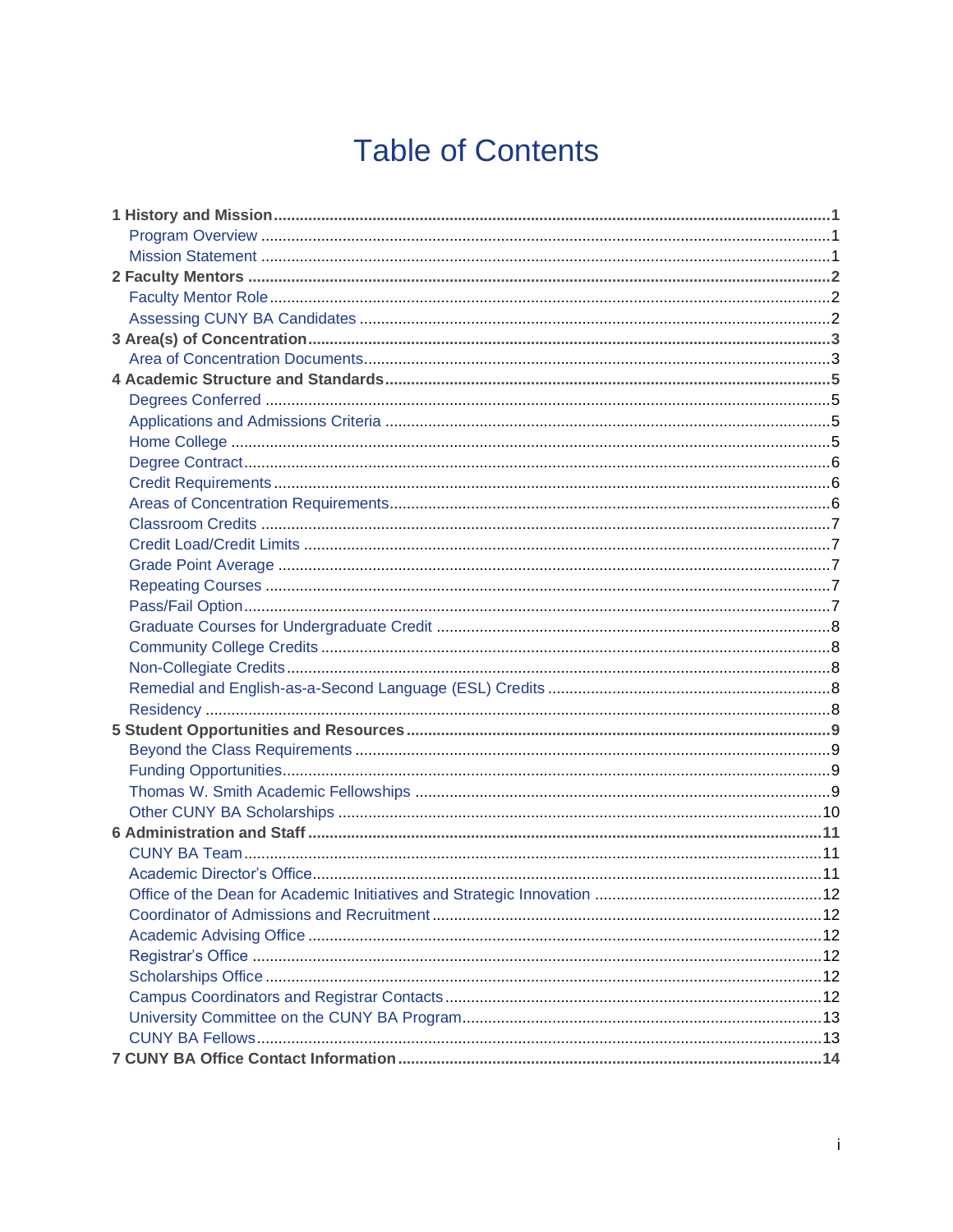## List of Abbreviations and Acronyms

| <b>AOC</b>                              | Area of Concentration                                                                     |
|-----------------------------------------|-------------------------------------------------------------------------------------------|
| B.A.                                    | <b>Bachelor of Arts</b>                                                                   |
| B.S.                                    | <b>Bachelor of Science</b>                                                                |
| <b>CUNY</b>                             | City University of New York                                                               |
| <b>CUNY BA</b>                          | <b>CUNY Baccalaureate for Unique and Interdisciplinary Studies</b>                        |
| <b>CUNY Baccalaureate</b><br><b>GPA</b> | CUNY Baccalaureate for Unique and Interdisciplinary Studies<br><b>Grade Point Average</b> |
|                                         |                                                                                           |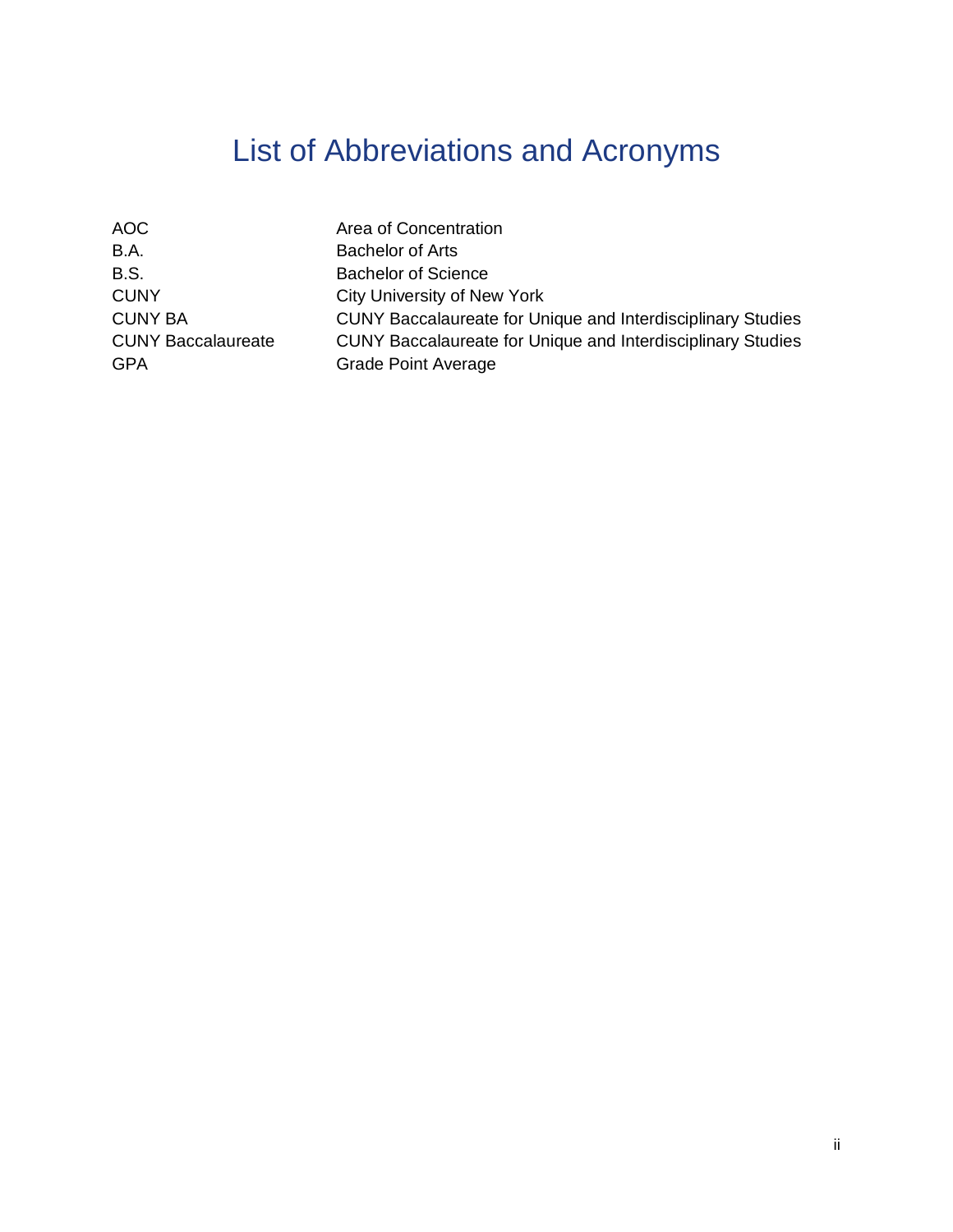# **History and Mission**

#### Program Overview

In an effort to better integrate the various colleges comprising the City University of New York (CUNY) system, the Board of Higher Education authorized CUNY to award a University-wide Bachelor's degree in 1971. This degree program was known as the CUNY Baccalaureate Program, and in 2008 was renamed to the CUNY Baccalaureate for Unique and Interdisciplinary Studies (commonly known as CUNY BA or CUNY Baccalaureate) to better represent its specialized role within CUNY.

CUNY BA offers highly motivated, academically strong students a flexible, challenging, and individualized way to earn their degrees by granting students greater responsibility for the design of their course of study, relative to students earning traditional undergraduate degrees. The program is intended for students who have the vision and drive to design their own unique and interdisciplinary areas of concentration (AOCs) with CUNY faculty mentors. AOCs are areas of study that are not available as a major/minor in typical departments at any of the four-year CUNY colleges. Each student can pursue one or two AOCs, under the advisement of at least one and up to two faculty mentors per AOC with expertise in that field of study.

The majority of students who are attracted to CUNY BA tend to have clear career paths in mind before they enter the program. Some are seeking career advancement within an existing field of employment, or looking to make a career change. Upon graduation, more than half of students report receiving promotions or raises in their current positions, or starting new careers. Alumni surveys show that most CUNY BA students report going on to work in fields related to the AOCs they completed in the program.

#### Mission Statement

The City University of New York Baccalaureate for Unique and Interdisciplinary Studies provides students with a flexible, academically challenging way to earn their degree while giving them a major share of the responsibility for the content of that degree.

The program has three goals:

- (1) to encourage students to take advantage of the extraordinary resources and learning opportunities available at the City University's 18 colleges and at The Graduate Center;
- (2) to allow self-directed, academically able students to design an individualized program of study that complements their academic, professional, and personal goals; and
- (3) to foster intellectual exploration and responsible educational innovation.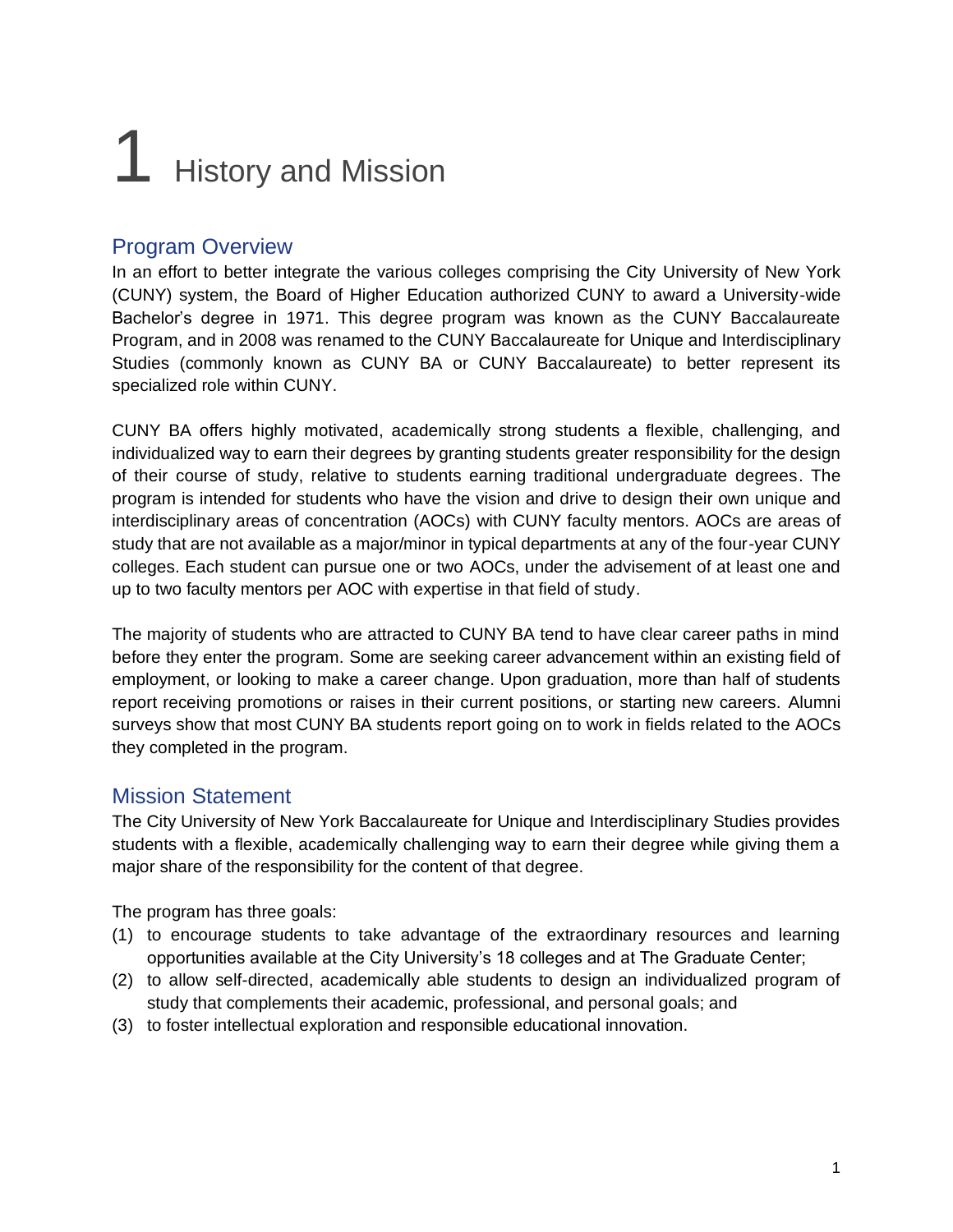# 2 Faculty Mentors

#### Faculty Mentor Role

The heart of the CUNY BA learning partnership is the relationship between students and their faculty mentors. Faculty mentors assume the key academic responsibility of ensuring that their students' AOC(s) will prepare them for graduate or professional work in their chosen field of study. Students must have at least one faculty mentor with expertise in the AOCs they choose. With the mentor's guidance, the students select the courses to be taken for the AOC. Upon completion of their course of study, faculty mentors have the formal responsibility and authority to recommend their students for their degree to the University Committee on CUNY Baccalaureate for Unique and Interdisciplinary Studies.

Typically, faculty mentors work with their students up until graduation. A student may not remove or replace a mentor unless the mentor resigns or if other extenuating circumstances arise. Under appropriate circumstances deemed to be in the best interests of the student's academic progress, the University Committee permits the CUNY BA Academic Director to change a student's faculty mentor.

To be eligible to serve as CUNY BA faculty mentors, faculty must have professorial rank or be lecturers with a full-time teaching position at any one of the CUNY colleges. A successful mentor ensures that the student's AOC is academically sound, monitors the student's academic progress, and contacts CUNY BA's Academic Director with any questions or concerns. The relationship of mentors and students varies as greatly as the individuals involved, allowing students and faculty mentors to forge rapport as individualized as the concentrations they develop.

Students pursuing interdisciplinary or dual AOCs may, in some circumstances, find one faculty mentor whose expertise encompasses both disciplines; otherwise, two mentors are required.

## Assessing CUNY BA Candidates

When a CUNY BA student asks you to consider serving as their faculty mentor, you may wish to reflect on the following questions:

- Is the student self-directed, motivated, and academically able? Keep in mind that a 2.80 GPA is the minimum required for admission to the CUNY BA program, and for graduation; the median GPA of recently admitted students is 3.30.
- Does the student have clearly defined, viable academic and professional goals?
- Has the student thought carefully about the AOC(s) they wish to pursue?
- Can the student work independently, solve problems, handle obstacles, and benefit from the CUNY BA experience?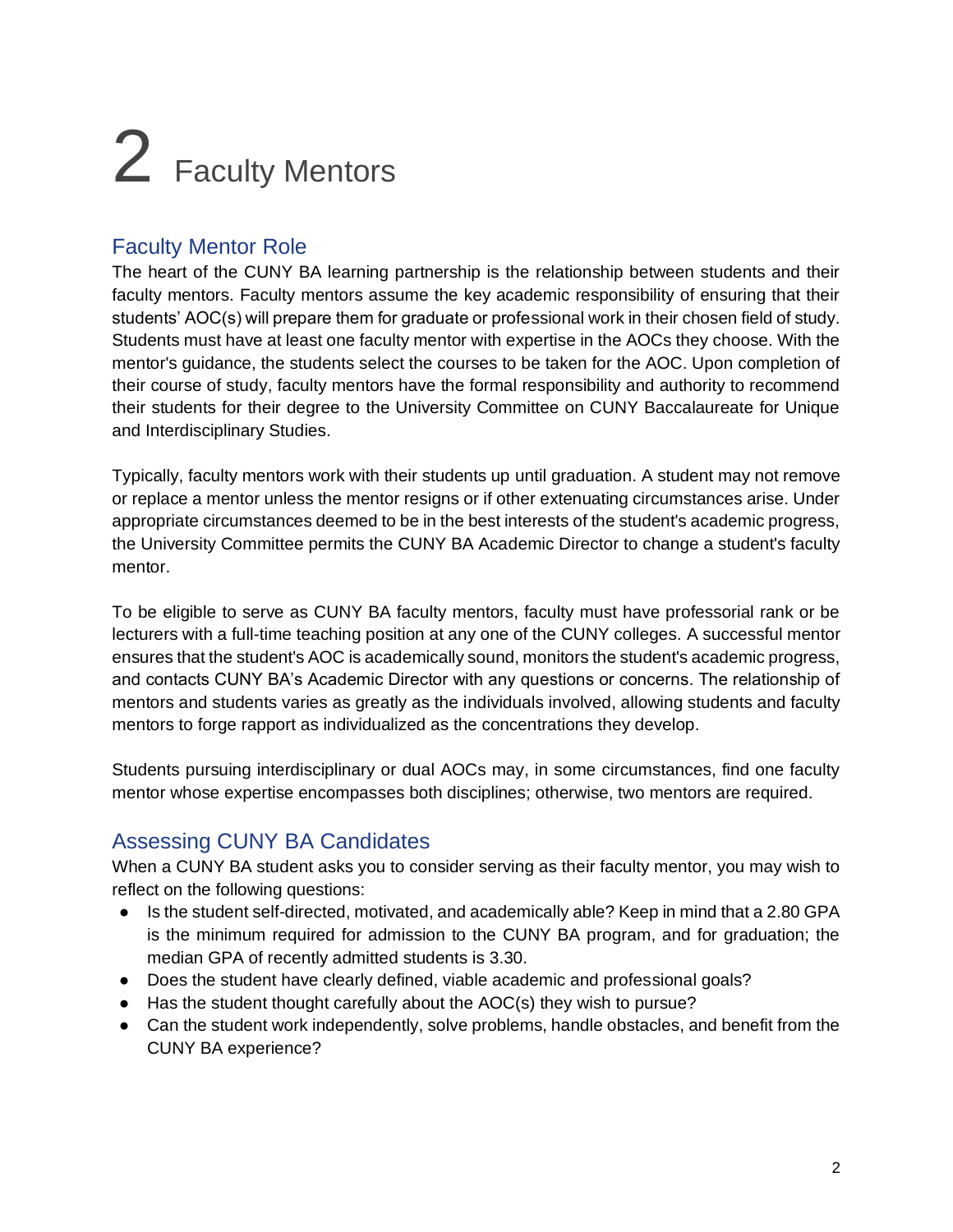# 3 Area(s) of Concentration

An Area of Concentration (AOC) is meant to be a unique endeavor. Students and faculty mentors collaborate to develop an AOC that aligns with the student's academic and professional goals. AOCs are often interdisciplinary in nature, containing courses offered through different departments and CUNY colleges. By allowing students to design their own AOC(s) with guidance from a faculty mentor and granting them the opportunity to take courses across multiple CUNY campuses, CUNY BA promotes academic creativity and innovation.

#### Area of Concentration Documents

Students applying to CUNY BA submit with their application their proposed AOC(s) and an outline of relevant courses they would complete. Upon admission to the program, students are asked to complete: (1) the AOC Form; and, (2) the AOC Narrative. The student should work with their faculty mentor to complete the documents and submit them to CUNY BA's Academic Director before the end of their first semester in the program. Both documents require approval from the faculty mentor before they can be submitted to CUNY BA. Once submitted, the CUNY BA Academic Director will review the documents and provide feedback to the student if any changes are needed. Otherwise, the CUNY BA Academic Director will approve and sign the AOC Form.

- (1) In the AOC Form [\(https://cunyba.cuny.edu/wp-content/uploads/aocform.pdf\)](https://cunyba.cuny.edu/wp-content/uploads/aocform.pdf), the student refines the AOC(s) they proposed when they applied to CUNY BA and lists the coursework they will complete to earn their degree. This document formalizes the student's program requirements. The AOC Checklist provided later in this section lists relevant requirements that faculty mentors should take into account when reviewing the AOC Form with their mentee(s). CUNY Baccalaureate Academic Advisors can assist with questions about AOC requirements. Students who have two AOCs should complete one AOC Form for each. Students who have two faculty mentors for one AOC should complete a separate AOC Form for each.
- (2) In the AOC Narrative [\(https://cunyba.cuny.edu/wp-content/uploads/AOC-Narrative.docx\)](https://cunyba.cuny.edu/wp-content/uploads/AOC-Narrative.docx), the student discusses their academic and professional goals and explains the reasoning behind the selection and design of their AOC(s) and courses. Students who have two AOCs should complete one AOC Narrative for each.

Students approaching graduation are asked to complete an AOC self-assessment during their last semester in the program. Although the self-assessment is submitted to CUNY BA, it does not require review by the student's faculty mentor and is described here for informational purposes only. In the AOC Self-Assessment, the student evaluates their level of proficiency in different knowledge and skill areas relevant to their AOC, such as their ability to communicate their AOC effectively to others, and their knowledge on topics their AOC comprises. The student is also asked to describe the path they ultimately took to complete the program, and to reflect on how it is similar to or different from what they outlined in their AOC Narrative.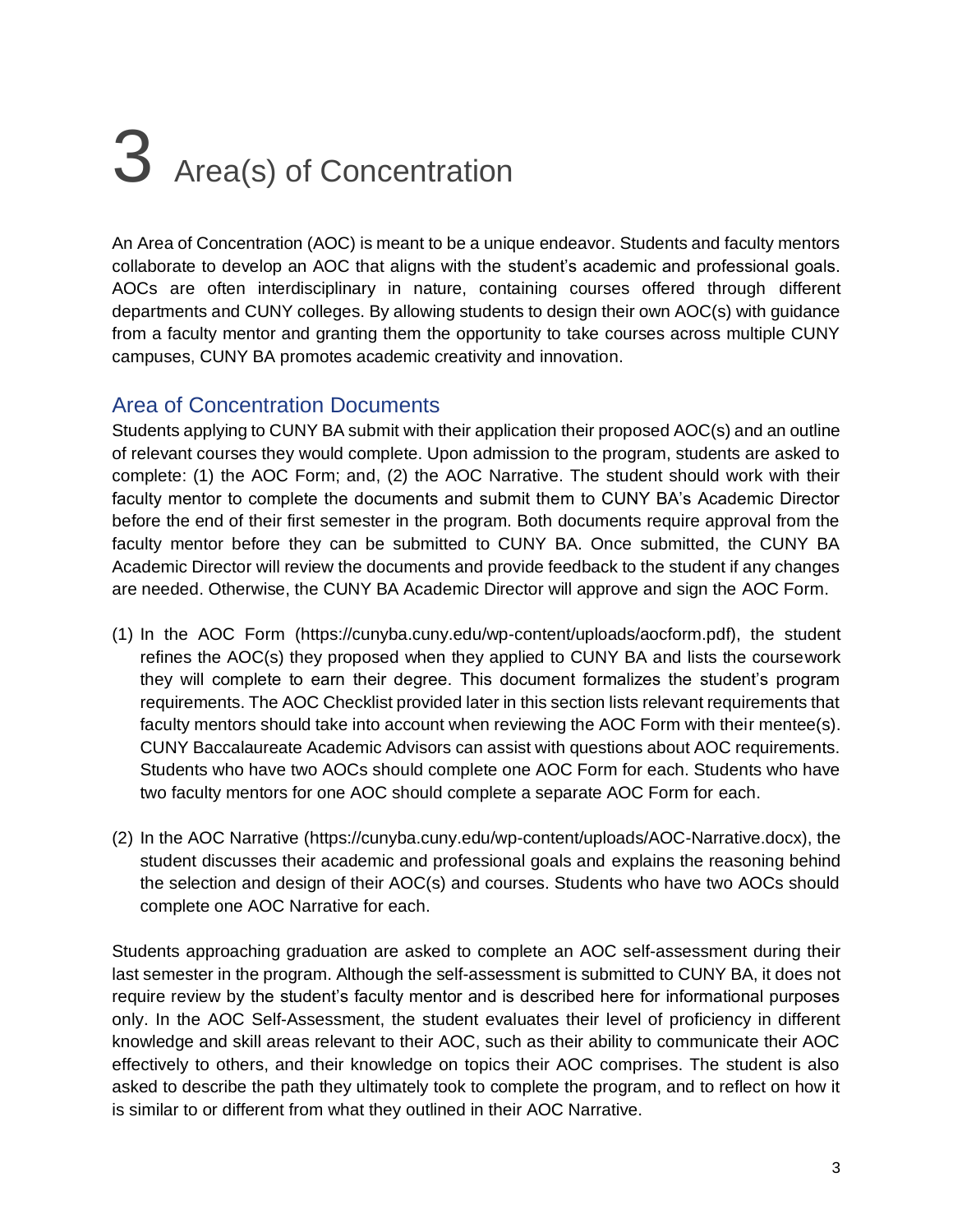#### Area of Concentration Checklist

The following are the major points to consider when reviewing an AOC Form with your mentee:

 $\Box$  For a student with:

■ one AOC (single AOC), the AOC must include a minimum of 8 courses and 24 credits. ■ two AOCs (dual AOC), each AOC must include a minimum of 6 courses and 18 credits. Both the course and credit minimums must be met, and mentors can require more than the minimum. When listing more than 8 courses (or 6 courses in the case of a dual AOC) on an AOC Form, there is a place on the form for the mentor to indicate whether the student must complete *all* courses listed; students are otherwise just required to complete the minimum.

- $\Box$  The title of the AOC should be appropriate and accurately reflect the chosen courses. The courses should likewise align with the AOC title.
- $\Box$  The courses should form a coherent plan of study that maintains an adequate level of academic rigor for an undergraduate degree and increases in complexity over time.
- $\Box$  Each course should be from a department that offers a bachelor's-level (or higher) program in a senior college. Courses leading only to an associate's degree cannot be applied.
- $\Box$  Each course should be at an intermediate or advanced level (generally these have at least one prerequisite in the same discipline, though other criteria may apply). Introductory courses cannot be applied.
- $\Box$  Graduate-level courses can be included if the faculty mentor believes the student is adequately prepared. Students are responsible for obtaining any necessary permissions from the faculty and department offering the courses.
- $\Box$  Independent studies or internships can be included (up to two in a single AOC or one in each of a dual AOC for a maximum total of 6 credits). If there is an academic reason to include more than two, this should be justified to the CUNY BA Academic Director.
- $\Box$  For all AOCs in Psychology, Experimental Psychology must be included.
- $\Box$  At least 50% of the minimum required credits for the AOC are to be completed in residence, and no more than 50% of the AOC courses can be applied if taken outside of CUNY.
- $\Box$  Each course must be taken for a letter grade (not Pass/Fail or Credit/No Credit, unless a particular course is only offered P/F or CR/NC and except for CUNY courses where CR was earned in Spring or Fall 2020). The courses must be completed with grades of at least C-.
- $\Box$  The AOC should prepare the student for graduate study or for professional work in their chosen field.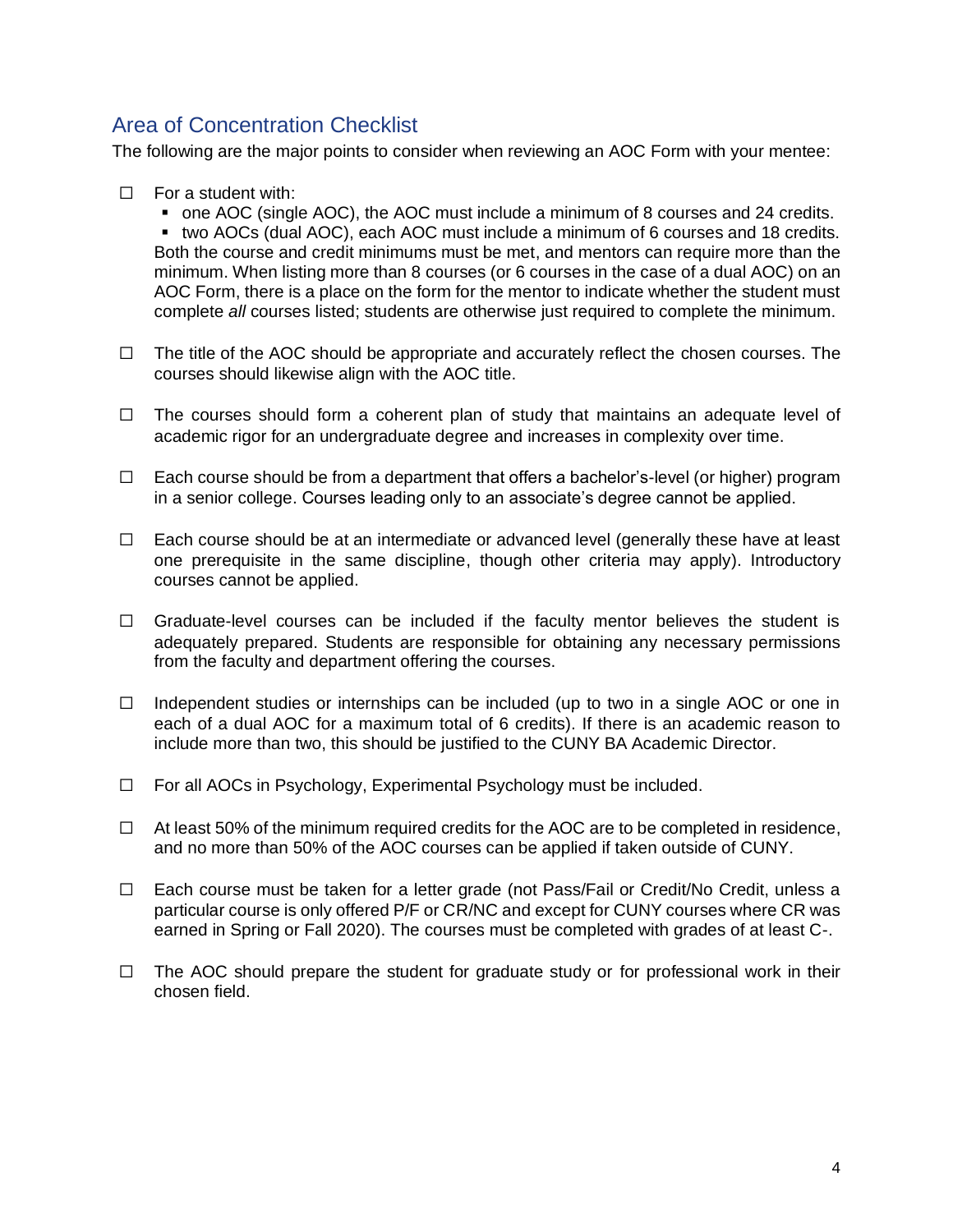# 4 Academic Structure and Standards

### Degrees Conferred

CUNY Baccalaureate degrees are awarded by The City University of New York. The program is accredited by the Middle States Association of Colleges and Schools and by the New York State Education Department. Students can earn a Bachelor of Science (B.S.) or a Bachelor of Arts (B.A.) degree through CUNY Baccalaureate.

#### Applications and Admissions Criteria

Prospective students should consider attending a CUNY BA information session. For the session schedule, contact the CUNY BA office at 212.817.8220, or visit [cunyba.cuny.edu.](https://cunyba.cuny.edu/)

CUNY BA maintains high academic standards. To be eligible for admission, students must be matriculated at a CUNY college, have passed (or been exempted from) all the required CUNY entrance exams, and have earned at least 12 credits with a minimum grade point average (GPA) of 2.80 overall (the average GPA upon admission is above 3.30). Students must also have a valid academic reason for applying, such as a desire to complete an interdisciplinary or otherwise unique AOC, or to complete an area of specialization not available at a CUNY college. These are the minimum criteria only and do not guarantee admission to the program.

All prospective students must complete and submit a CUNY BA application. Those not yet matriculated in CUNY must also apply for admission to a CUNY college (referred to as the Home College, described later in this section). Only students matriculated in a CUNY college are eligible for acceptance into CUNY BA. The CUNY BA application requires a 1-to-2-page statement of purpose, and an outline of courses for the proposed AOC(s). In order to review an application, CUNY BA must have official transcripts of all previous college work. Although applications are continuously reviewed, students are encouraged to apply as early as possible before the start of the semester in which they intend to begin in the program.

When all documents have been evaluated, qualified applicants are invited for an admission appointment, at which time a CUNY BA advisor will explain the transfer credits accepted and the remaining credits to meet requirements for a degree. For further details about applying to CUNY BA visit:<https://cunyba.cuny.edu/apply/>

#### Home College

CUNY BA students must be matriculated at one of the CUNY colleges. This home college is where the student pays all tuition and fees, registers for classes, and handles all nonacademic matters, such as financial aid and obtaining a college ID card. A community college may be the home college until a student has earned an associate's degree or accumulated 68 credits, whichever comes first. At that point, the student must officially transfer to a senior college, which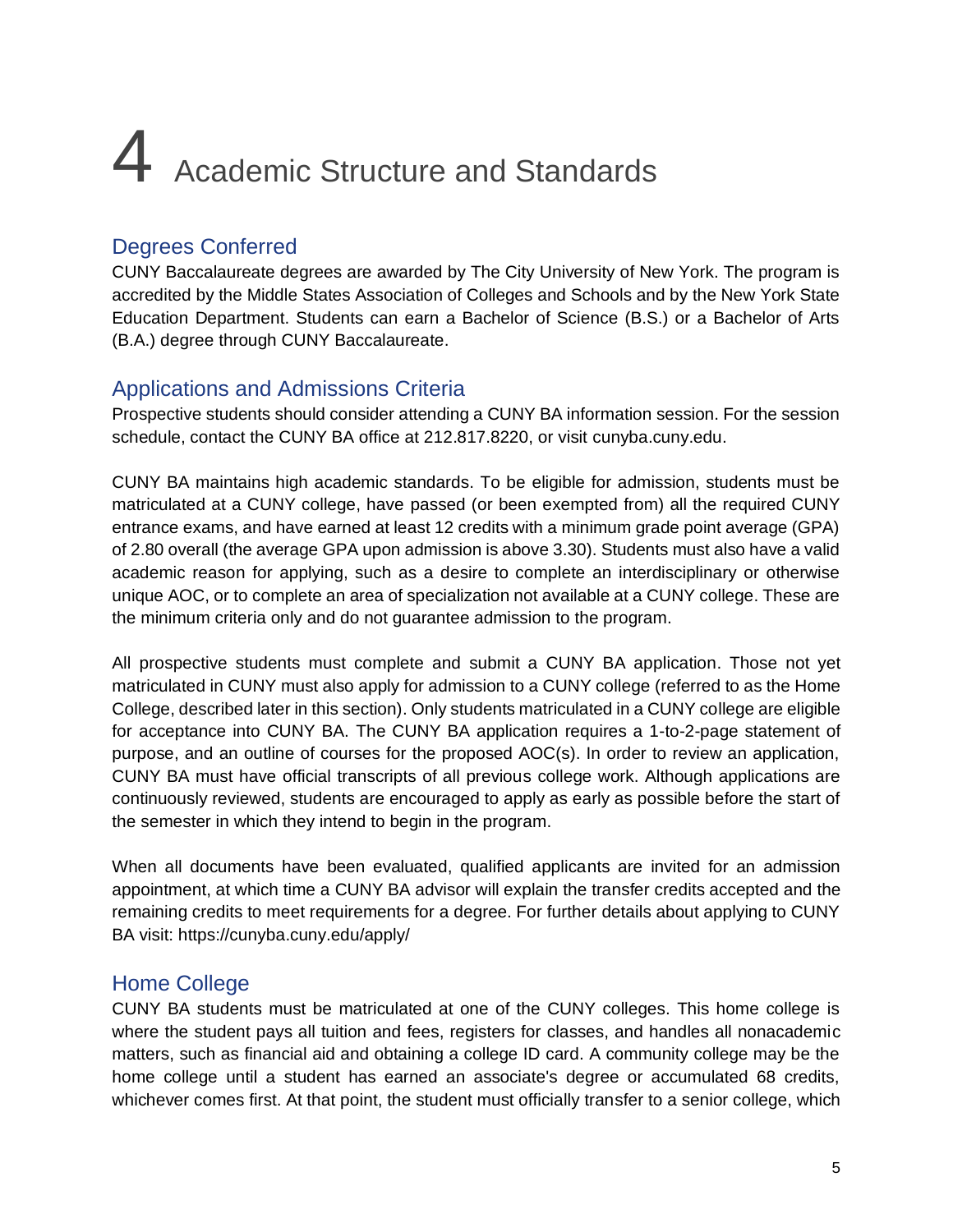becomes the new home college. Academic advisors, campus coordinators, and contacts in the Registrar offices of each home campus collaborate to ensure that students are given the necessary permissions to register for courses across CUNY to fulfill the needs of their individualized program of study.

Most students matriculate into CUNY BA from within CUNY; however, at least 25% arrive each semester from outside of the CUNY system. Regardless, every CUNY BA student must be (or become before entry into CUNY BA) matriculated in a CUNY college. The student's college of matriculation receives the tuition, fees and headcount; the college(s) the student attends receives the Full Time Enrollment credit. The student's first senior college of matriculation receives the graduation credit. Students graduate with a degree from CUNY BA.

#### Degree Contract

Upon admission to the program, CUNY BA students receive a Degree Contract that they review with their CUNY BA Academic Advisor (see Section 6 for a list of the academic advisors). This document lists the transfer courses and credits being accepted by the program, the student's (estimated) remaining degree requirements, and any additional documents required of the student. Students are asked to sign the degree contract to verify that they understand and accept the conditions and requirements of the program that must be satisfied in order for their degree to be conferred. The CUNY BA staff is responsible for ensuring that students satisfy the program's degree requirements, including completion of the courses approved by the faculty mentors for the AOC (see Sections 2 and 3 for additional information).

#### Credit Requirements

Students can earn either a B.S. or a B.A. degree when they graduate from the program. They take a minimum of 60 credits in the liberal arts and sciences for the B.S., at least 90 credits in the liberal arts and sciences for the B.A., and within those credits they must satisfy the [CUNY](https://www2.cuny.edu/about/administration/offices/undergraduate-studies/pathways/)  [Pathways](https://www2.cuny.edu/about/administration/offices/undergraduate-studies/pathways/) curriculum. 30 credits can be earned through non-collegiate work (further details about non-collegiate work, including life experience credits, are provided later in this section). Students may complete one or two AOCs (similar to a single or double major). The AOC credit requirements are described next.

### Areas of Concentration Requirements

The cornerstone of CUNY BA is the opportunity it provides students to create their own unique specialization by taking courses across disciplines with the guidance of their faculty mentors. The courses in an AOC must have some relation to one another and prepare the student for graduatelevel work and/or a professional trajectory in their field. All courses for an AOC must be approved by a CUNY faculty mentor (see Sections 2 and 3 for additional information). At least 50 percent of the work for an AOC must be completed at CUNY as a CUNY BA student. Students may have up to two AOCs and must maintain at least a 2.50 average in each of their AOCs. Students are required to achieve grades of C- or better in all AOC courses.

Students must take introductory courses in new fields and must take prerequisites for advanced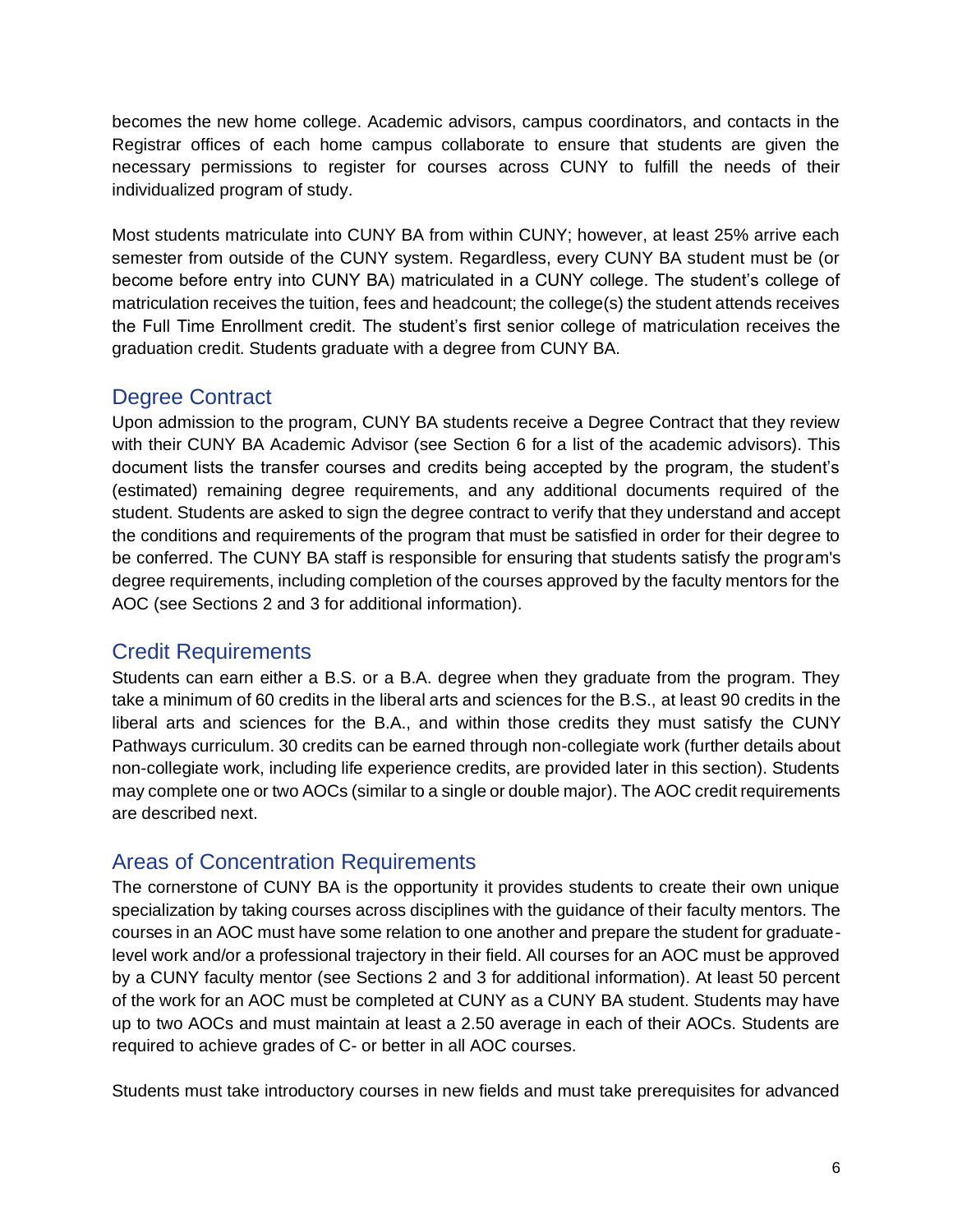courses, where applicable. However, these courses cannot be included in the AOC. Students must complete at least eight intermediate and upper level courses (at least 24 credits) for a single AOC. For dual AOCs, students must take six courses (at least 18 credits) in each area. Which courses qualify as intermediate and upper level can vary across disciplines. As a general rule, a course is typically considered intermediate if it has a prerequisite. Students and faculty mentors should consult the CUNY BA Academic Advisors to ensure that students are registering for the correct number and level of courses to complete their degree requirements. The courses must be taken for a letter grade at a senior college in a department that offers a bachelor's-level major. If, in the faculty mentor's judgment, these minimum requirements will not give the student a solid grounding in the discipline, they should require the student to complete more coursework.

For a single AOC, two internships/independent studies may be included (i.e., two internships or two independent studies, or one internship and one independent study); for a dual AOC, one for each concentration may be included. Graduate-level courses can also be included. Credits by examination, life experience credits, and courses taken on a Pass/Fail basis cannot be applied to the AOCs.

#### Classroom Credits

At least 90 credits of the 120 minimum required for the degree must be earned in regular course work (as differentiated from internships and life experience credits).

#### Credit Load/Credit Limits

Students may not register for more than 18 credits per semester (12 credits in the summer) unless they obtain prior written permission from the CUNY BA Academic Director. Approval is given only to students who have no grades outstanding and who consistently deliver high-quality work.

### Grade Point Average

Once admitted to the program, students must maintain at least a 2.50 GPA overall and a 2.50 average in their AOCs for all coursework done in CUNY.

#### Repeating Courses

If a student repeats a course for which *any* passing grade has been received (D- or better), only the first passing grade will be counted toward the CUNY BA degree. The second course and grade will appear on the transcript, but will not be counted in the GPA. CUNY BA follows the University policy on F grades which states that effective fall 1990, students may re-take up to 16 credits of F earned in courses taken in CUNY after September 1984. The course (same number and title) must be repeated at the college where it was originally taken. The student must earn a C or better in the repeated course to have only the second grade count in the index, although both courses will continue to appear on the transcript.

#### Pass/Fail Option

Students may take up to 12 credits on a Pass/Fail basis, provided that the course is not part of the area of concentration and that the department giving the course offers this option.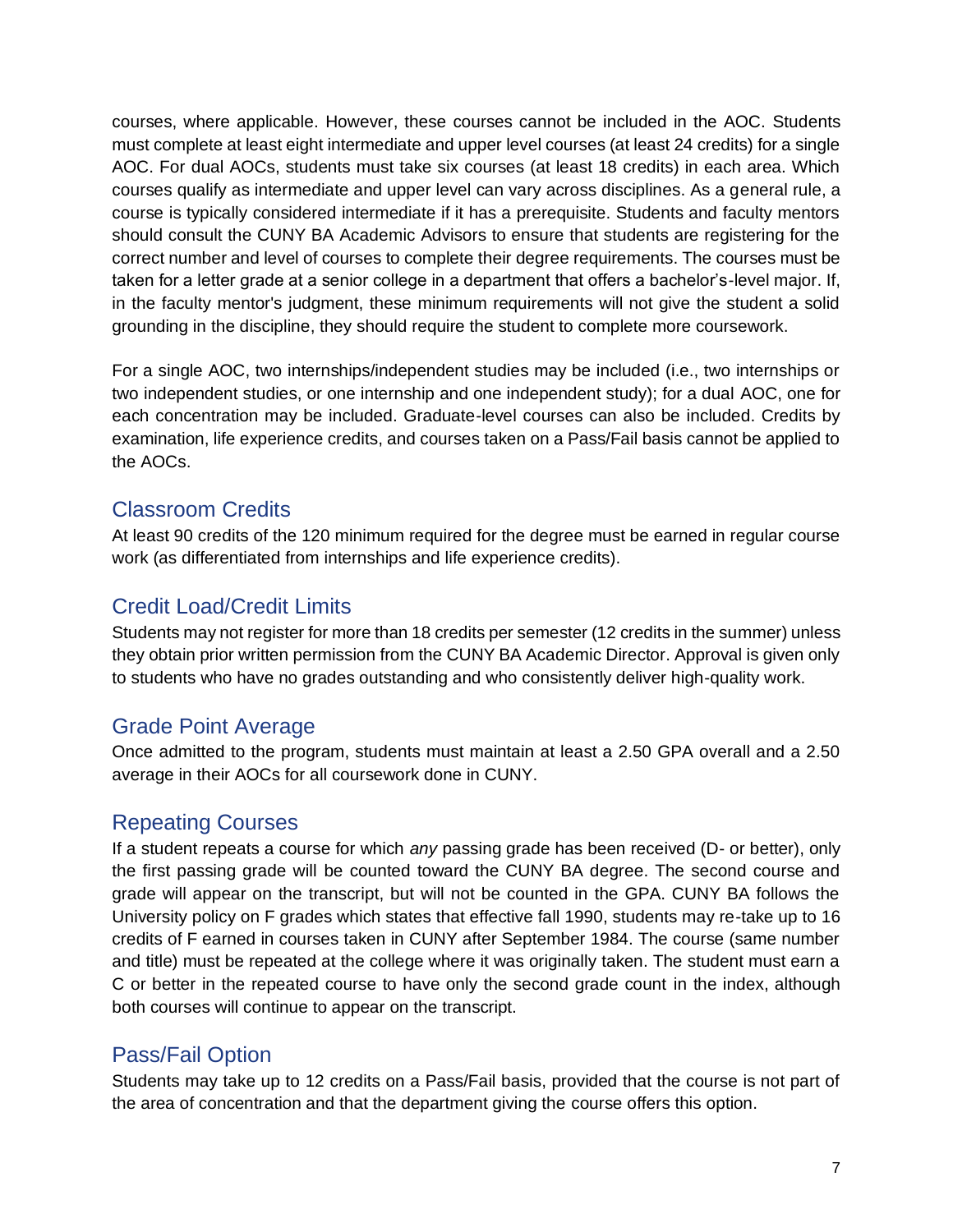## Graduate Courses for Undergraduate Credit

With permission from the appropriate graduate departments and CUNY BA's Academic Director, students may take graduate courses for undergraduate credit at CUNY senior colleges, School of Professional Studies, School of Labor and Urban Studies, School of Public Health, School of Journalism, and at The Graduate Center. Approval is given only to students who have no pending grades, who consistently deliver high-quality work, who have an approved area of concentration form on file with the CUNY BA office, and who have a minimum cumulative GPA of 3.00.

#### Community College Credits

No more than 68 community college credits are accepted toward the CUNY BA degree.

#### Non-Collegiate Credits

Students may earn up to 30 credits for non-collegiate work such as courses completed through the National Program on Non-collegiate Sponsored Instruction (NPONSI; administered by The University of the State of New York), the American Council on Education (ACE), and credit by examination (e.g., CLEP). Non-collegiate credits do not apply toward CUNY BA's 30-credit residency requirement. Up to 15 of the 30 non-collegiate credits may be awarded for prior experiential learning. About 15% of CUNY BA students earn some credit for non-collegiate work. Life experience credits for non-collegiate work may be earned by examination (the evaluation of a portfolio that documents what the student has learned) and through military credits.

### Remedial and English-as-a-Second Language (ESL) Credits

No credits earned in remedial or ESL courses apply toward the degree, though such courses do appear on the student's transcript if they were taken in CUNY.

#### **Residency**

A minimum of 30 CUNY classroom credits must be completed as a CUNY BA student. Credits awarded for life experience and credits by examination are not counted toward residency.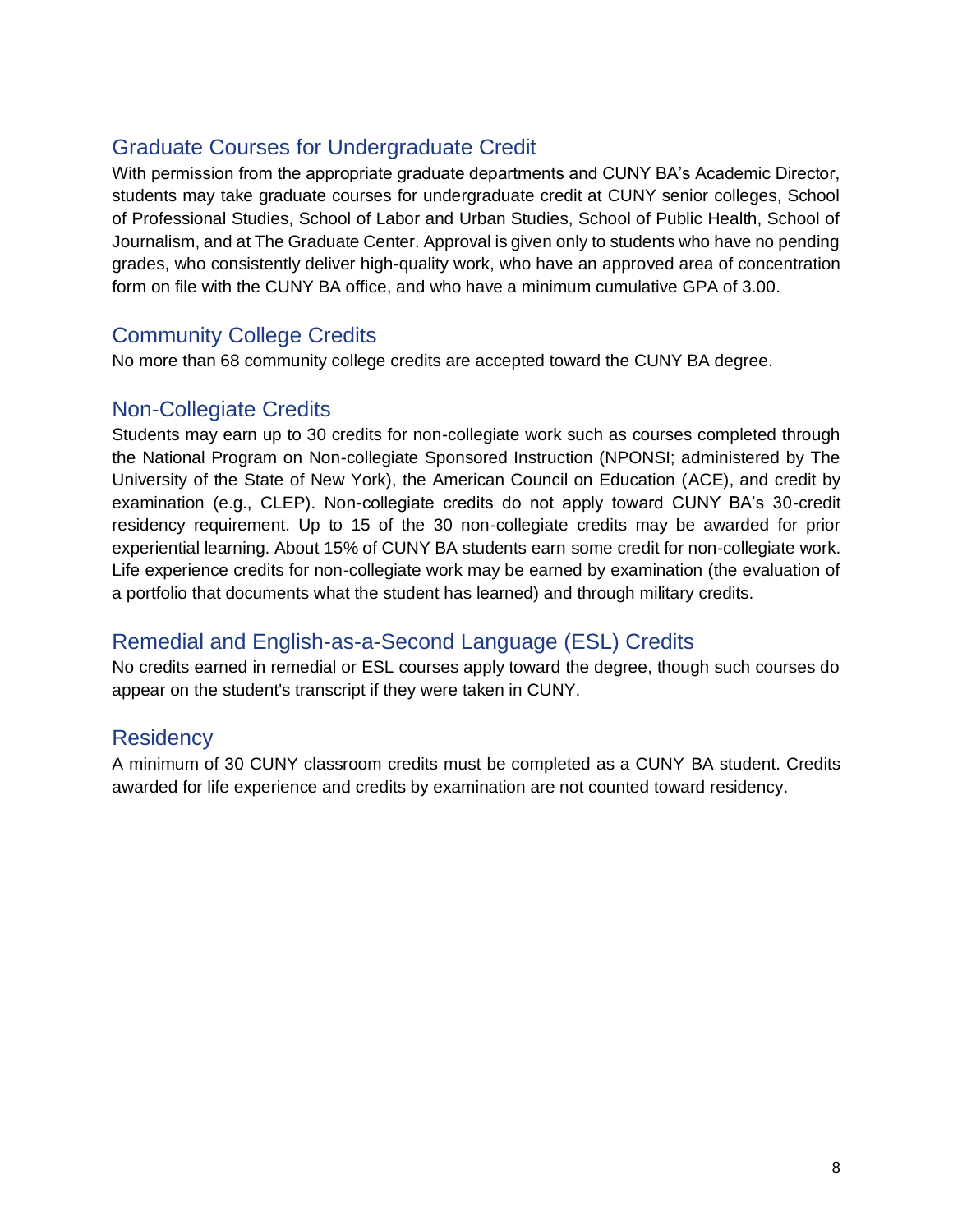# 5 Student Opportunities and Resources

#### Beyond the Class Requirements

CUNY BA students are actively encouraged to take advantage of the enormous range of opportunities offered within and beyond the CUNY system. This includes complementing their regular classroom experiences with [internships,](https://cunyba.cuny.edu/blog/category/jobs-internships-service/) [independent study,](https://cunyba.cuny.edu/blog/what-is-independent-study/) [study abroad,](https://cunyba.cuny.edu/studyabroad/) online courses, and honors and capstone seminars.

Faculty mentors may wish to keep student mentees abreast of any additional opportunities they come across through professional listservs, academic society websites, and their departments.

#### Funding Opportunities

There are a number of [funding opportunities](https://cunyba.cuny.edu/scholarships-cunyba/) to which CUNY BA students may apply. For example, they are regularly recipients of the:

- Benjamin A. Gilman International Scholarship
- Critical Language Scholarship
- CUNY Chancellor's Global Scholarship for Study Abroad
- Melon Mays Undergraduate Fellowship
- The Point Foundation Scholarship
- Women's Forum Education Fund Scholarship
- Fulbright Study/Research and English Teaching Assistantship Awards

CUNY BA students have also been awarded the Truman Scholarship, Marshall Scholarship, National Science Foundation Pre-Doctoral Fellowship, and more. Faculty mentors should encourage their students to consider applying for any funding for which they may be eligible. For additional information, please visit the [CUNY BA website:](https://cunyba.cuny.edu/scholarships-cunyba/) https://cunyba.cuny.edu/scholarships/

#### Thomas W. Smith Academic Fellowships

The Thomas W. Smith Academic Fellowships are made possible by the generosity of Mr. Thomas W. Smith. Awards of \$2,715 per semester are made to full-time students (minimum 12 credits per semester) and \$1,380-\$2,070 per semester to part-time students (6-11 credits per semester) every term until they complete their degree requirements subject to the availability of funds and maintenance of good academic standing. As of Spring 2019, more than 900 students have been named Smith Academic Fellows since the inception of the awards in 1994. These Fellowships are competitive; award decisions are based primarily on academic performance, the applicant's essay, and a letter of recommendation, typically from the faculty mentor. CUNY BA students are notified by email of the opening of the application cycle at the start of the fall and spring semesters. All applications are reviewed by a scholarships sub-committee of the University Committee on CUNY Baccalaureate for Unique and Interdisciplinary Studies, and the final decision, based on its recommendation, is made by the entire Committee.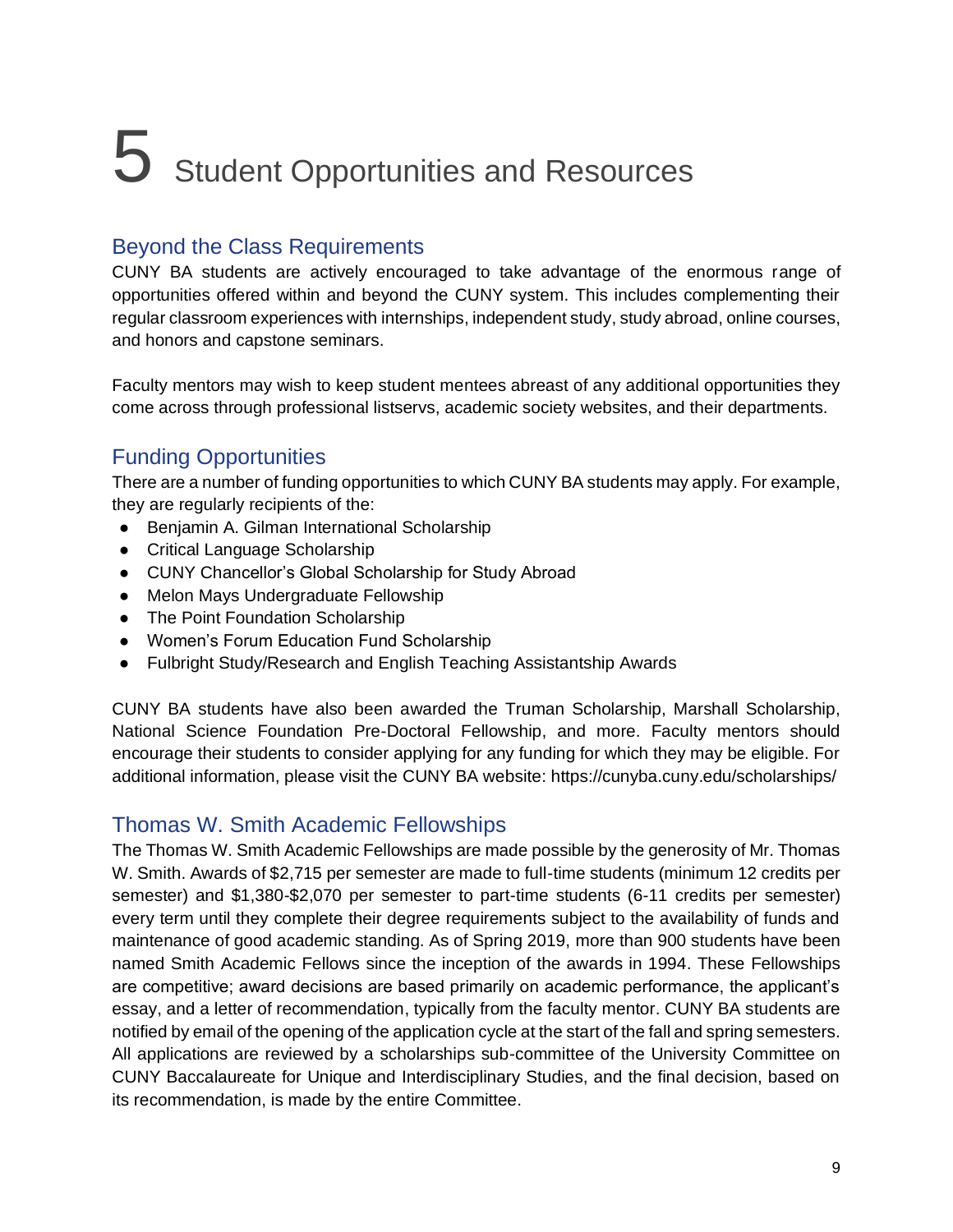### Other CUNY BA Scholarships

[Other](https://cunyba.cuny.edu/scholarships-cunyba/) [scholarships](https://cunyba.cuny.edu/scholarships-cunyba/) have also been established for CUNY BA, including:

- Dina Arjani Scholarship for Students Planning Careers in Teaching/Education
- Memorial Scholarship for Students in Social Work, Education, Health or Human Services
- Sheila and Helena O'Donoghue Award
- S. Suthiana Impact Award
- Anne Duncan Somsen Memorial Fund
- Barbara Sproul Scholarship
- Dora and Seymour Rosen Memorial Scholarship
- Barbara Price Fellowship
- Hearst Opportunities Fund

For graduating students, the CUNY Baccalaureate Alumni Association Fund supports outstanding graduates who will be continuing their studies in graduate programs. Between 5 and 7 awards are presented at commencement each year.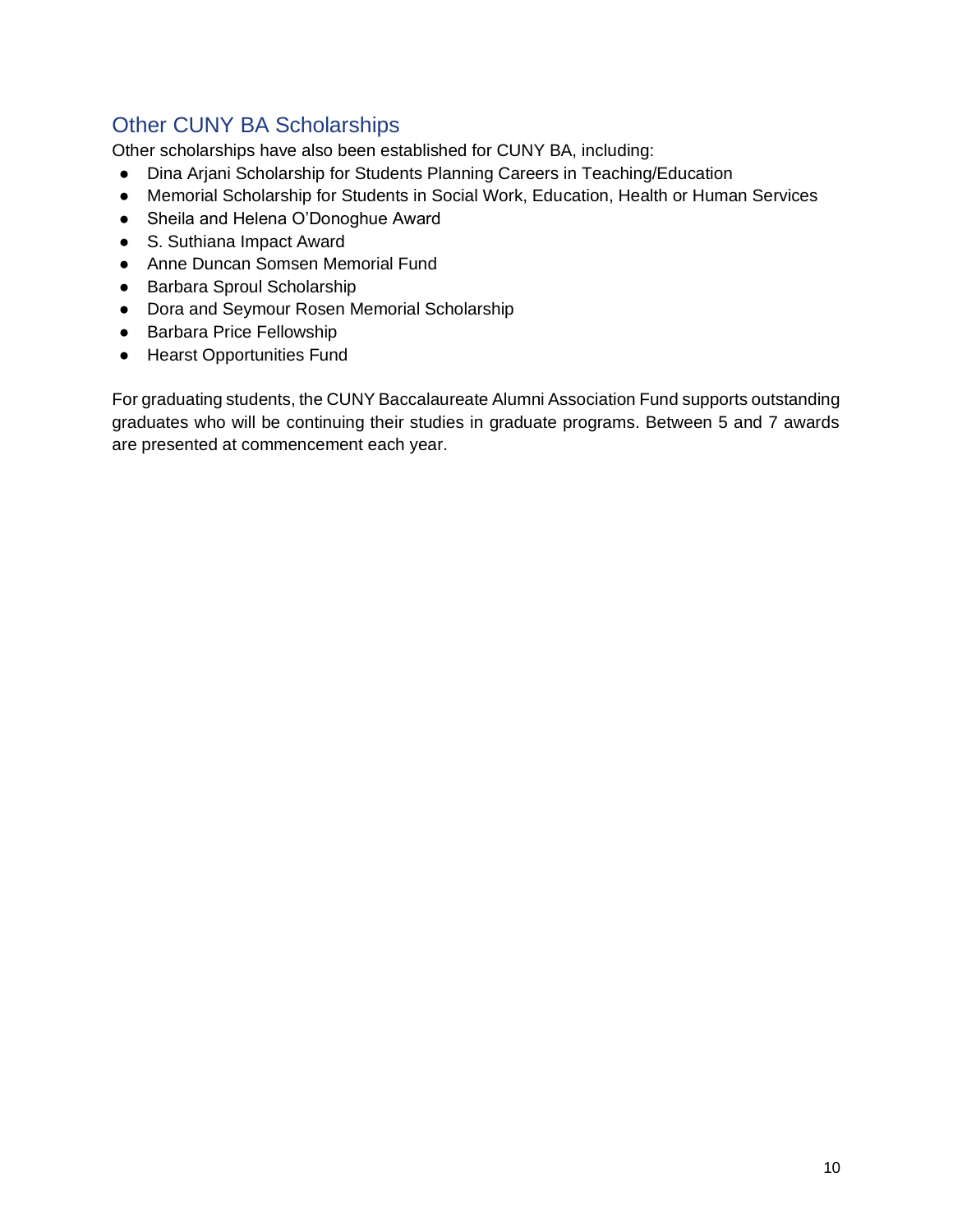# 6 Administration and Staff

### CUNY BA Team

The [team of staff at CUNY BA](https://cunyba.cuny.edu/directory/) (https://cunyba.cuny.edu/staff/) includes:

**Academic Director's Office** Interim Academic Director: Teresa Curmi Assistant Program Officer: Analie Cruz Office Assistant: Johnathan Hoyte **Office of the Dean for Academic Initiatives and Strategic Innovation**  Dean: Brian Peterson **Admissions Office** Coordinator of Admissions and Recruitment: Peter Altman **Advising Office**  Senior Academic Advisor: Kate McPherson Academic Advisor: Rafal Szczurowski **Registrar's Office**  Senior Registrar: TBA Associate Registrar: Ann Marie Doering Registrar's Office Assistant: Dylan Jenkins **Scholarships Office** Scholarships Coordinator: Anke Geertsma **Bard Liaison**: Nikko Vaughn **CUNY BA Fellows Program Campus Coordinators and Registrar Contacts University Committee on the CUNY Baccalaureate Program**

Contact information for the CUNY BA Staff is provided in the next section.

### Academic Director's Office

Teresa Curmi oversees all aspects of the program with the assistance of the Assistant Program Officer Analie Cruz and Office Assistant Johnathan Hoyte. Dr. Curmi earned her PhD in Psychology from The Graduate Center, taught courses in psychology, and served as an inaugural Graduate Fellow and Fellows Coordinator for CUNY BA before assuming the duties of Interim Academic Director for the program in the summer of 2021. She gives final approvals to the area(s) of concentration (AOC) developed by students and faculty mentors and, when approval is not granted, consults with students and mentors to develop programs of study that meet CUNY BA requirements. The Academic Director reports to the Graduate School and University Center's Dean for Academic Initiatives and Strategic Innovation.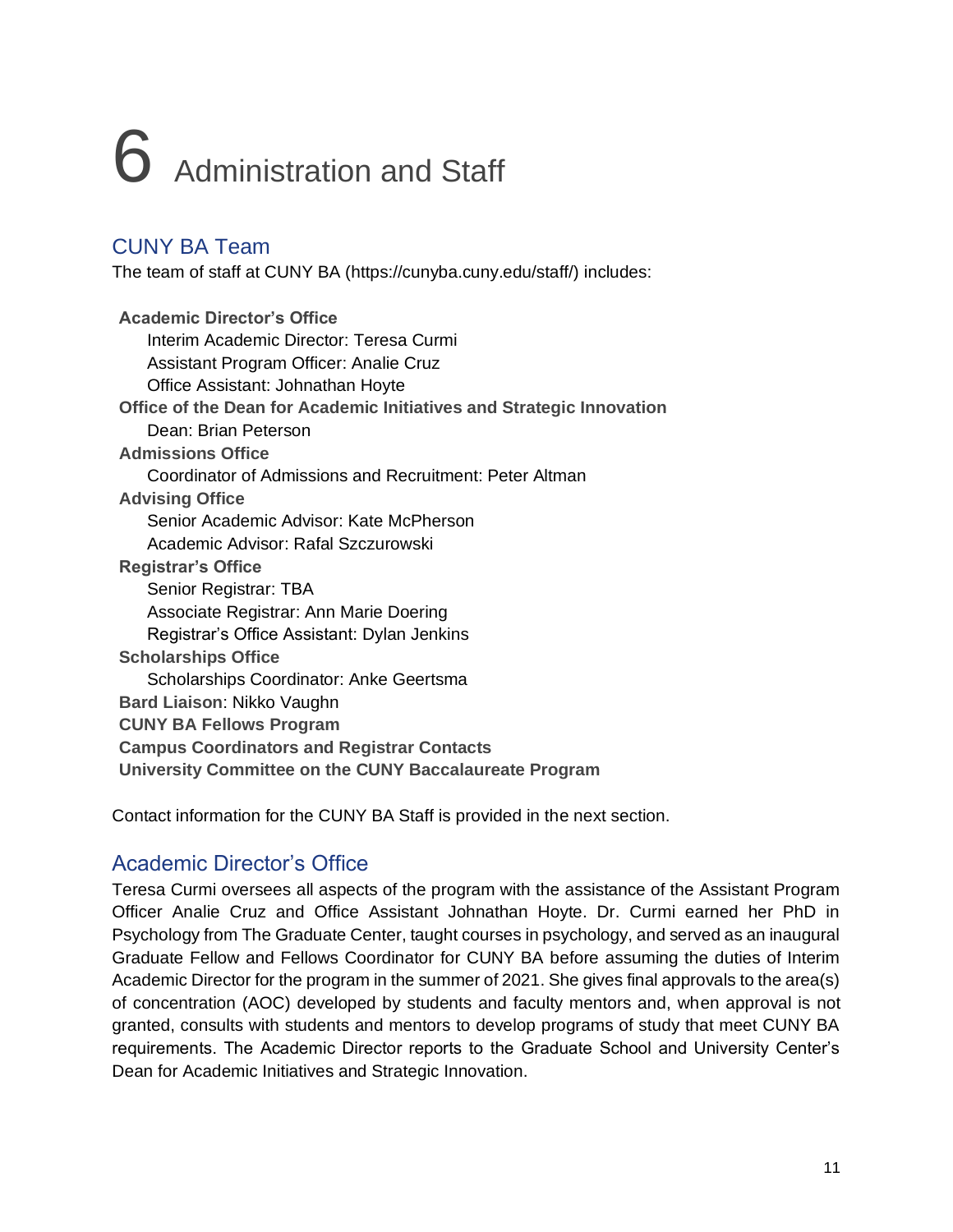#### Office of the Dean for Academic Initiatives and Strategic Innovation

Brian Peterson is the Interim Vice President of administration and finance and the Dean for Academic Initiatives and Strategic Innovation at The Graduate Center. As dean for academic initiatives, his priorities include leading new academic programming opportunities, such as certificates, hybrid and online courses, and non-degree offerings; advancing and strengthening global partnerships; raising the profile of the CUNY Baccalaureate for Unique and Interdisciplinary Studies; and supporting The Graduate Center's strategic planning and implementation.

#### Coordinator of Admissions and Recruitment

Peter Altman is responsible for recruiting new CUNY BA students, facilitating information sessions for the program, and processing students' applications for admission to the program.

#### Academic Advising Office

Senior Academic Advisor Kate McPherson and Academic Advisor Rafal Szczurowski help students understand and track their degree requirements, navigate the ePermit process and registration, and prepare for successful completion of the program.

#### Registrar's Office

Senior Registrar (TBA) and Associate Registrar Ann Marie Doering manage registration-related activities for CUNY BA with assistance from the Registrar's Office Assistant (Dylan Jenkins). CUNY BA maintains its own academic records and issues transcripts for its students. Each student record is created and maintained manually in CUNYfirst. In addition, the registrar's office processes ePermit requests and assists with registration-related issues.

#### Scholarships Office

The Scholarships functional area supports and encourages incoming and continuing CUNY Baccalaureate students in their quest for academic excellence by providing scholarships and fellowships that reward merit and address need.

#### Campus Coordinators and Registrar Contacts

Each undergraduate campus has a designated CUNY BA Coordinator who serves as a link between the program's staff and the home campus. On some campuses, that role is filled by a faculty member, and on others it is filled by an administrator. The Coordinators provide information to students, publicize the program, and help solve problems.

Campus Coordinators: https://cunyba.cuny.edu/about/campuscoordinators/

The Registrar's office at each home campus also has at least one contact person to assist CUNY BA students with registration procedures.

Registrar Contacts: https://cunyba.cuny.edu/advising/registrationcontacts/

CUNY BA [Campus Coordinators](https://cunyba.cuny.edu/campuscoordinators) and [Registrar Contacts](https://cunyba.cuny.edu/registrationcontacts) are available as a resource to CUNY BA students and their faculty mentors.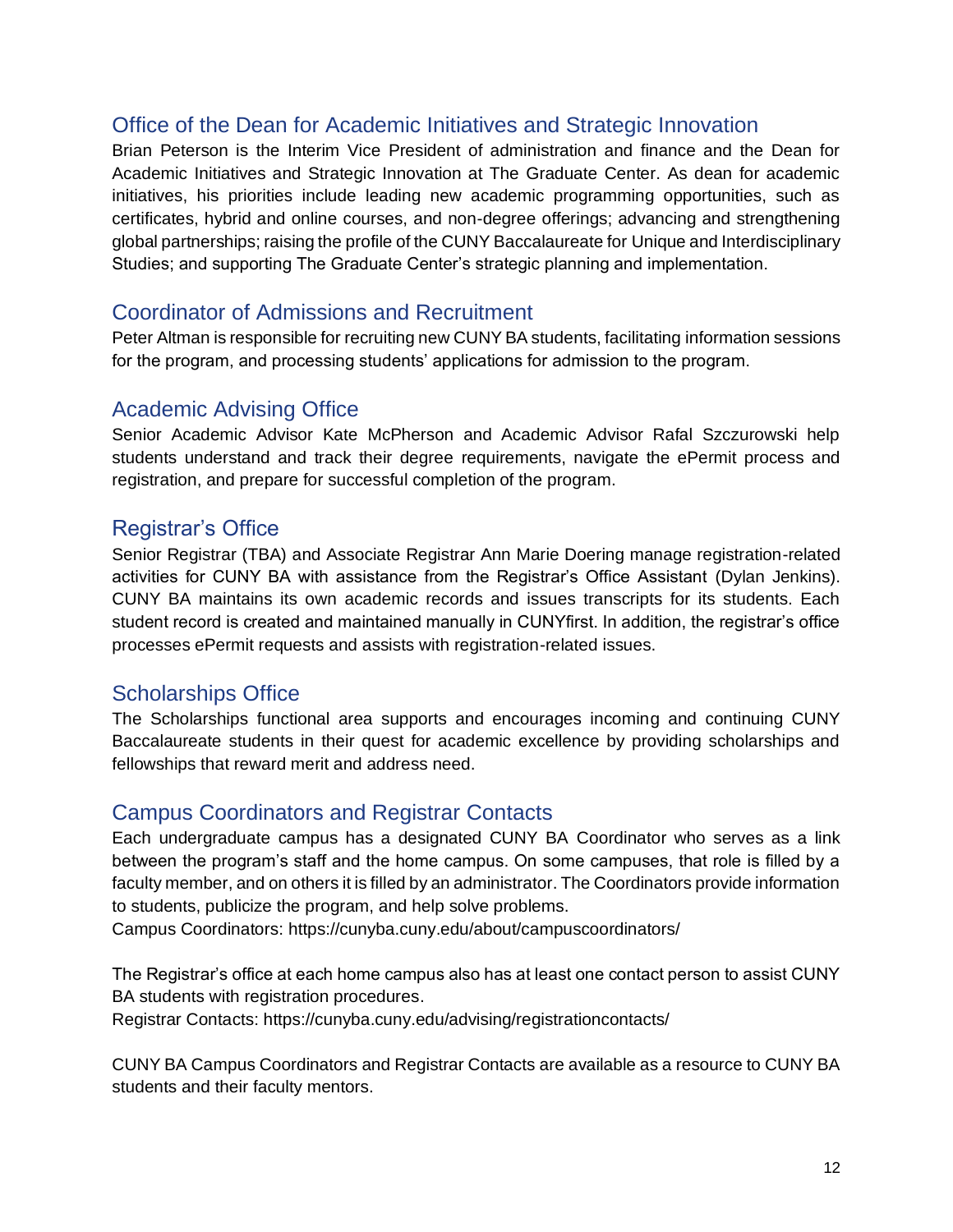#### University Committee on the CUNY BA Program

The [University Committee on the CUNY Baccalaureate](https://cunyba.cuny.edu/universitycommittee/) for Unique and Interdisciplinary Studies [program](https://cunyba.cuny.edu/universitycommittee/) [\(https://cunyba.cuny.edu/about/universitycommittee/\)](https://cunyba.cuny.edu/about/universitycommittee/) is the governing body of the program and is composed of faculty, students, and administrators from across the University. The entire Committee advises the Academic Director on the administration, coordination, and development of the program, and its faculty members officially recommend the awarding of degrees to the CUNY Board of Trustees. This committee is responsible for approving, auditing, and certifying the academic policies and procedures governing CUNY BA and serves as an appeal body for programmatic matters, policies, and procedures. The Committee meets twice each semester.

The membership of the Committee numbers at least fourteen, not including two alternates:

- Six faculty and two alternates from different disciplines chosen by the University Faculty Senate for staggered three-year terms
- Five CUNY BA students nominated by the Academic Director and confirmed by the University Student Senate for one-year terms
- The Executive Vice Chancellor for Academic Affairs (or his/her designee), ex officio
- The President of The Graduate Center (or his/her designee), ex officio
- A CUNY college president chosen by the Council of Presidents for a one-year term (or his/her designee)

Each academic year, the University Committee elects a chairperson from among the Committee's faculty members. Faculty who are interested in serving on this committee should contact the CUNY BA Academic Director.

#### CUNY BA Fellows

The CUNY BA Fellows program [\(https://cunyba.cuny.edu/fellows/\)](https://cunyba.cuny.edu/fellows/) began in 2019 as a pilot that has since evolved into a program that selects exceptional doctoral students from The Graduate Center, CUNY to serve as liaisons between CUNY BA students, faculty mentors, campus coordinators, and administrators. Their responsibilities include but are not limited to:

- Collecting data to track the evolving needs of CUNY BA students and faculty
- Organizing programming to cultivate support networks among students
- Supporting students in finding and maintaining strong relationships with faculty mentors
- Collaborating with campus coordinators to address student challenges
- Creating and facilitating writing and professional development workshops for students
- Fielding student questions about class registration, faculty mentors, and other matters
- Producing and circulating regular communications and announcements for the CUNY BA community